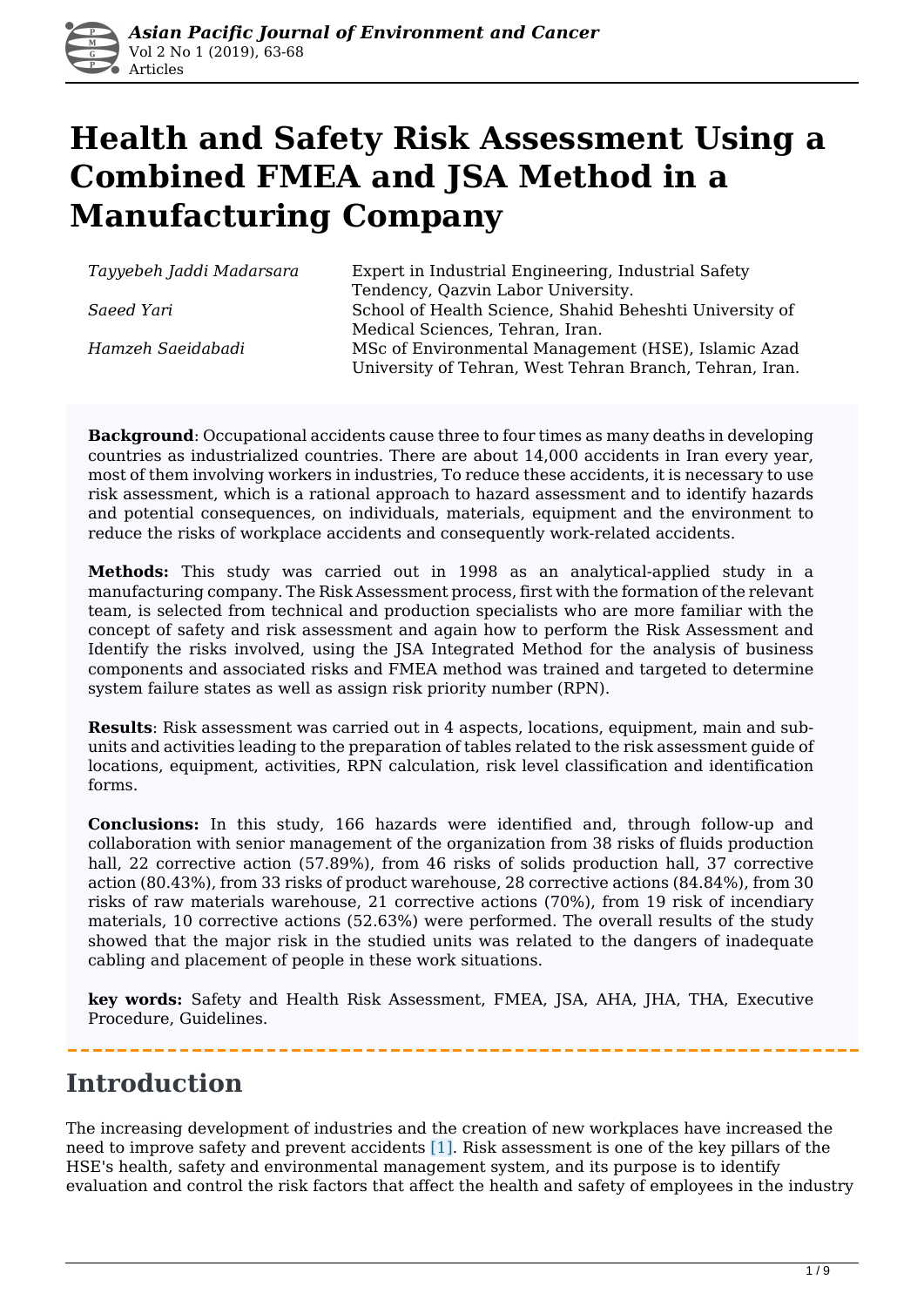[2][3]. Risk assessment is a rational approach to assessing risks and identifying the potential risks and consequences for individuals, materials, equipment and the environment. In fact, it provides valuable data for decision making on risk reduction, emergency planning, acceptable risk level, inspection and maintenance policies in industrial installations and more [4]. According to the International Labor Organization, occupational accidents create the greatest human suffering and economic reparations [5]. Occupational accidents that lead to death are in developing countries 3-4 times as high as in industrialized countries, and in Iran there are about 14,000 accidents annually, most of which are for industrial workers [6]. The direct and indirect costs of accidents impose financial damages employers millions of dollars annually. As estimated by the European Agency for Occupational Safety and Health, 4.6 million accidents occur in EU member states annually, resulting in the loss of 146 million working hours. In Iran too, large sums are paid directly and indirectly due to the loss of active labor and lost working days [3, 7]. Accidents occur due to unsafe conditions or the unsafe practices of individuals and sometimes their combinations. Today, more than one hundred scientific and applied methods are available to evaluate and enhance the various aspects of accident safety and health and accident prevention. One of These methods is Job Safety Analysis (JSA) Technique (Other names for this method are: Job Hazard Analysis(JHA) or Activity Hazard Analysis(AHA) or Task-Specific Questions Hazards Analysis(THA) [4, 6, 8]. This method is very simple and is the least applicable [8], This method accurately and systematically identifies and evaluates potential risks of jobs, first, the job is broken down into stages, and then the risks of each step are identified and at the end of the calculation of the risk number, control action is presented [9, 10]. This approach is an important element in the risk management system. This technique involves analyzing key tasks in the job and identifying risks and identifying safe ways to perform those tasks [11]. The most commonly used method of risk assessment is failure mode and impact analysis, or FMEA that has been implemented in various industries [3, 12-20]. This method examines the effects of malfunctions on the system and is best utilized in the design phase [21]. This method increases the level of safety and reliability of the process level of by early detection and elimination of failures, in addition to substantially reducing the amount of potential damage [22].This method is used to assess system safety hazards, maintenance and repair activities, identify design changes, and corrective actions to reduce the effects of failure on a system [23]. In this way, risk prioritization is done by taking into multiplication the intensity, probability, and discovery that is known as the Risk Priority Number (RPN), which has been confirmed in various studies [24-30]. In a number of studies the calculation of RPN in FMEA risk assessment has been reviewed and confirmed [31-33].The calculation of the RPN makes the risk understandable and reduces it to a tolerable level [34].On the other hand, due to the increasing trend of implementation of health safety and environment system in different industries and current requirements in this field to improve the level of standards. Therefore, the present study was conducted to establish this system, based on safety performance monitoring indices using risk assessment by Innovative and integrated JSA and FMEA methods and calculate the amount of RPN.

## **Materials and Methods**

This study was conducted in a manufacturing company in 1989, as risk assessment requires the use of different specialties side by side (Includes the staff of maintenance and repair units, production, quality control, engineering, research & development, production planning & materials) [20, 35-38], so the risk assessment team was formed and because of the non-random selection of specialists, the target people were selected non-random, based on their expertise, the main criterion for selecting individuals in this study is familiarity with the concept of safety and risk assessment. Therefore, the team was first taught how to conduct risk assessment and risk identification using the combined JSA and FMEA methods and the study objectives were described for them.

### **Aims of this study**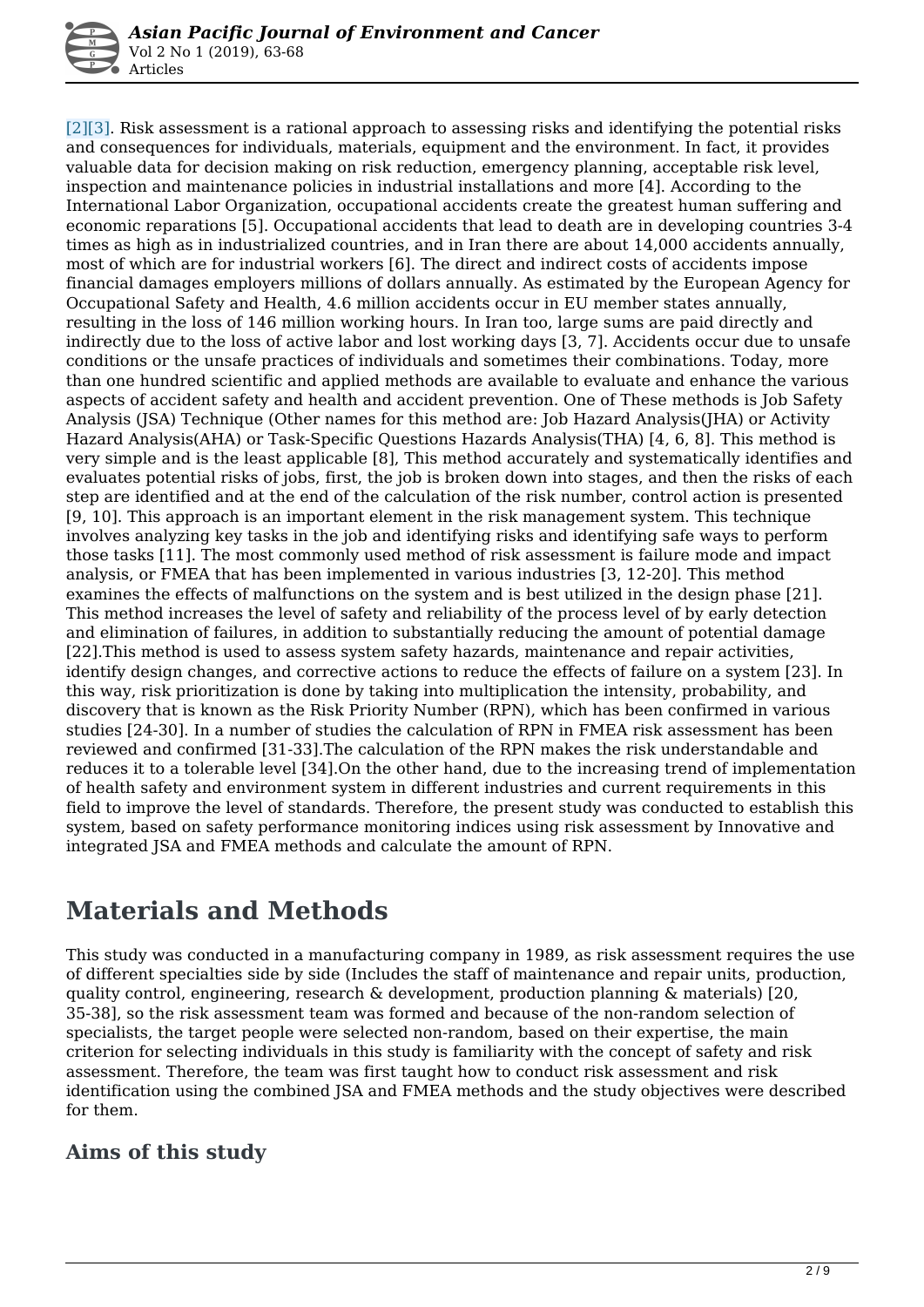

1) Preparing daily checklists including safety of machinery, electricity, fire and ...

2) Preparing safe working guidelines

### **Overall Objectives of this Study**

1) Identify, evaluate and control the existing hazards at workplace and provide applicable control strategies to eliminate or reduce the hazards according to the level of risk accepted by the company management.

2) Given that risk assessments in industries are often limited to remaining documentation and staff who are exposed to risks every day do not have sufficient knowledge of control measures, increased staff understanding of how to implement control measures and operational risk assessment plans.

3) Coverage of Section 4 Components of Occupational Safety and Health (OH&S management system elements) Section 1-3-4OHSAS 18001: 2007 Planning for Hazard Identification, Risk Assessment and Risk Control [39], that complies with clauses 1-1-6, 3-2-1-6-, 4-1-6 and 2-2-1-6 of ISO45001: 2018 standard [40].

Then, using the JSA method risk assessment matrix (presented in Table 1) and the decision criteria for the control measures based on the above matrix (Tables 2 and 3), the risk assessment process was initiated.

| Probability     | Severity       |  |  |
|-----------------|----------------|--|--|
|                 | Disastrous (1) |  |  |
| Repeated(A)     | A1             |  |  |
| Listely(B)      | B <sub>1</sub> |  |  |
| Occasionally(C) | C1             |  |  |
| Very little(D)  | D1             |  |  |
| Unlikely $(E)$  | E1             |  |  |

The risk assessment matrix of the JSA method derived from multiplying the probability of risk intensity is presented in Tab 1 [41].

#### **Table 1: Risk Assessment Matrix.**

The decision criteria for control measures based on the risk assessment matrix are presented in Tables 2 and 3 [42].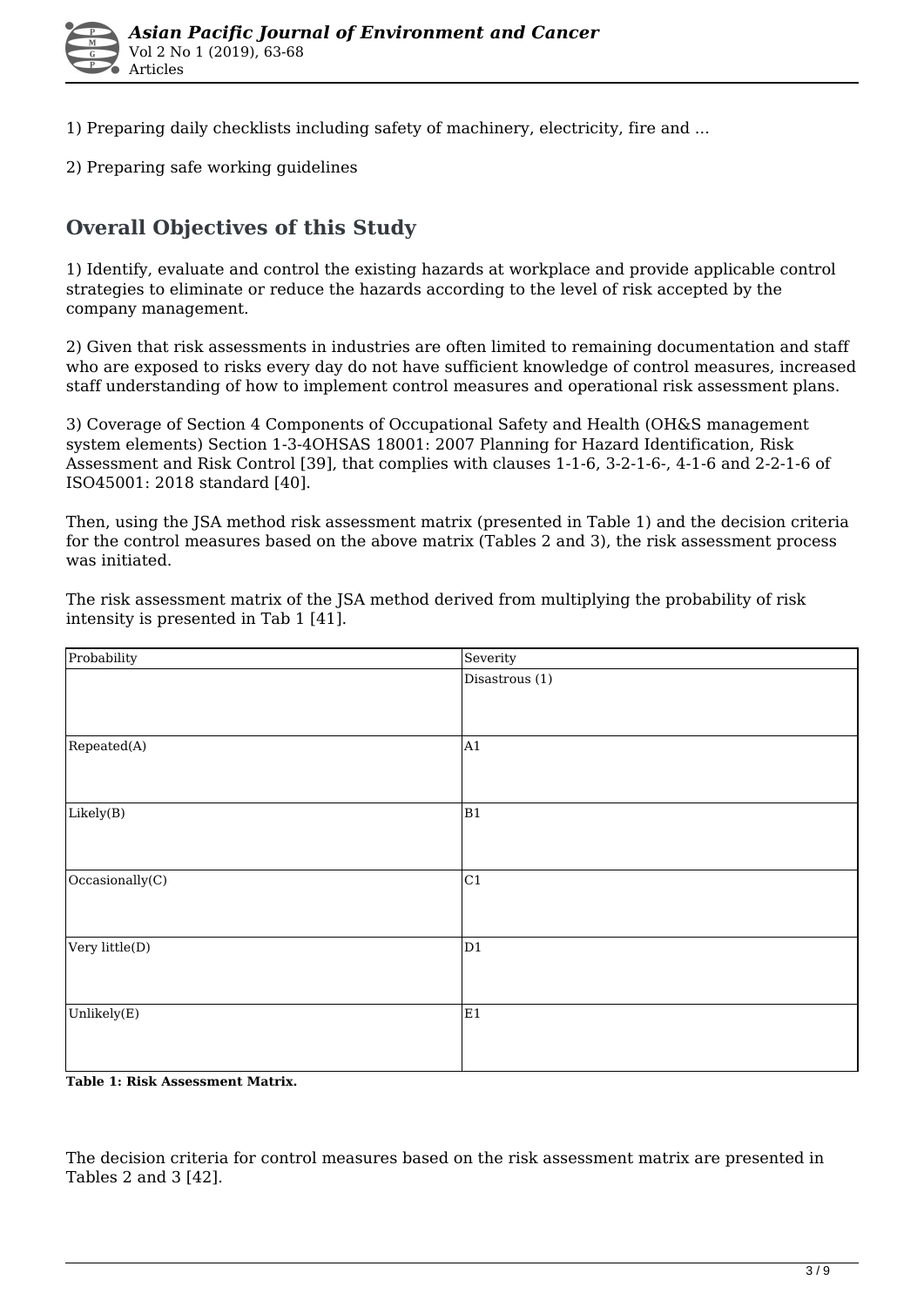

| Risk Criterion                        | Risk Classification |
|---------------------------------------|---------------------|
| Unacceptable                          | A1-B1-C1-A2-B2-A3   |
| Undesirable                           | $ID1-C2-D2-B3-C3$   |
| Acceptable with the need for revision | IE1-E2-D3-E3-A4-B4  |
| Minor                                 | $C4-D4-E4$          |

**Table 2: Decision Criteria for Control Measures.** 

| Level of risk | Actions and timeframe for doing them                                                                                                                 |  |  |  |
|---------------|------------------------------------------------------------------------------------------------------------------------------------------------------|--|--|--|
| Minor A       | No action needed.                                                                                                                                    |  |  |  |
| Tolerable B   | No additional control is required, protection of the source of<br>risk is mandatory.                                                                 |  |  |  |
| Medium C      | Efforts to reduce and risk control are essential.                                                                                                    |  |  |  |
| Important D   | The activity must be stopped to reduce risk and prompt<br>laction taken to eliminate the risk.                                                       |  |  |  |
| Intolerable E | The activity must be stopped to reduce risk and if risk<br>reduction is not possible, the risk source should be restricted<br>land the device banned |  |  |  |

**Table 3: Decision Criteria for Control Measures.** 

# **Results**

The risk assessment was performed in 4 aspects and as described below:

1- *Location*: A list of locations was prepared and recorded in the Location Hazard Inventory file, then each location was individually defined in the Location file and its risks were analyzed separately in the file and based on 4 parameters according to Tables 4, 6 and 7, the risk level was calculated based on the probability, severity, recurrence and the people involved.

2- *Main Equipment and Equipment*: A list of all the main equipment and devices was provided and recorded in the Equipment Hazard Inventory file, then each of the main equipment and devices was individually included in the Equipment file, The risks were separately calculated based on 4 parameters according to Tables 4, 6 and 7, the probability, severity, repetition, and risk factors involved.

3- *Auxiliary equipment and devices*: A list of all auxiliary equipment and devices was provided and recorded in the auxiliary Hazard Inventory file, then each auxiliary equipment was individually included in the auxiliary file, The risks were separately calculated based on 4 parameters according to Tables 4, 6 and 7, the probability, severity, repetition, and risk factors involved.

Risk preference number or RPN was used to determine the risk of failure in each of the three areas. The RPN is the result of multiplying the four risk factors of probability, repetition, severity, and the people involved.

4- *Task*: A list of all activities was first compiled and recorded in the Task Hazard Inventory, then each activity was individually included in the Task file. The risks were analyzed separately by the description of the activity written in the file and based on 2 parameters according to Tables 5, 6 and 7, the probability and severity, the level of risk were calculated.

JSA method was used to identify and analyze the hazards in the activities and the RPN was calculated from the probability and intensity multiplication. The Equipment and Location Risk Assessment Guide is presented in Table 4 and the Activity Risk Assessment Guide in Table 5.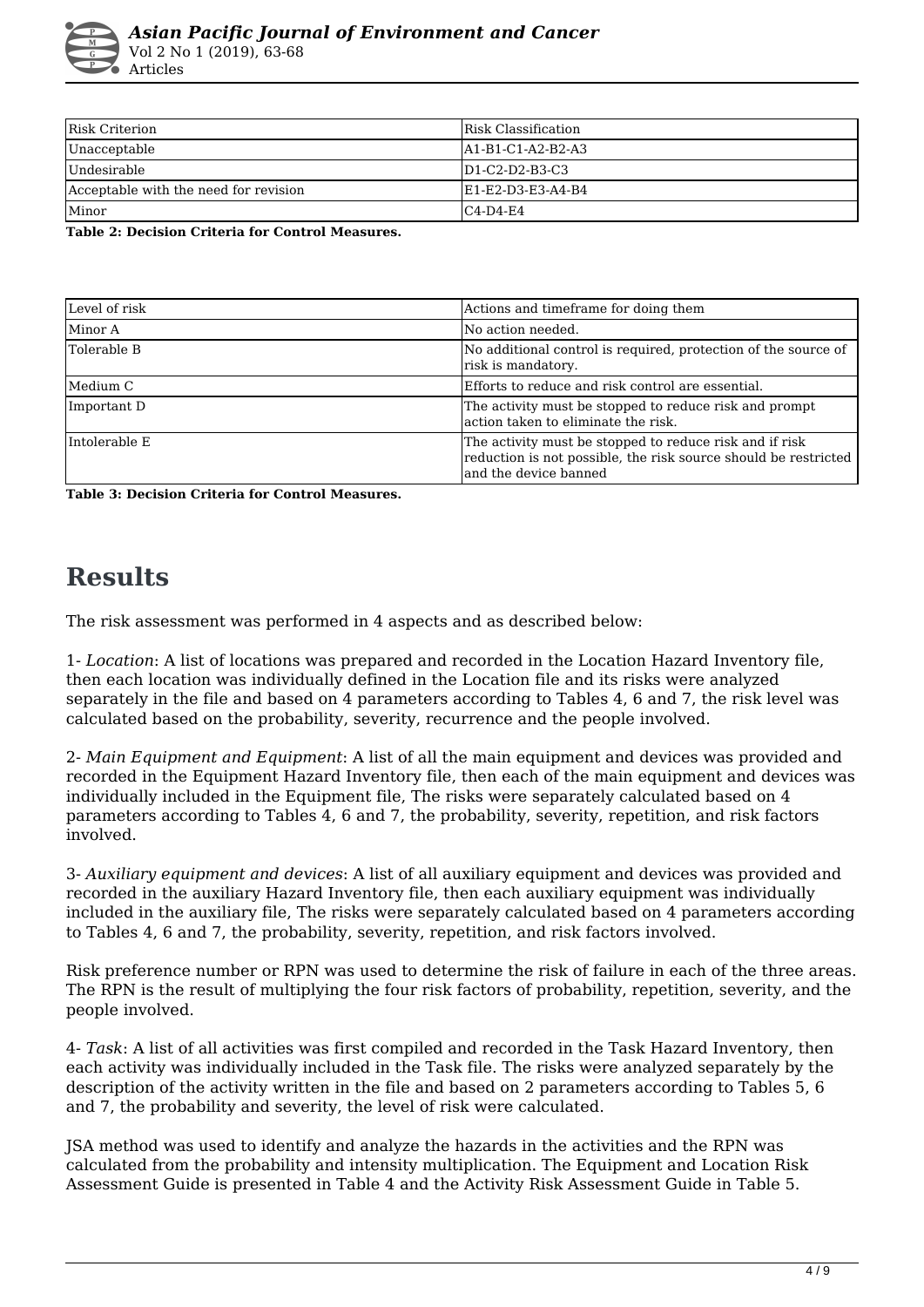

Articles

| Probability       | Repetition     | Severity   | People involved |
|-------------------|----------------|------------|-----------------|
| impossible        | $\overline{0}$ | Low / Rare | 0.1             |
| Almost impossible | 0.5            | yearly     | 0.2             |
| medium            | $\mathbf{1}$   | monthly    | 1               |
| Likely            | $\overline{5}$ | Weekly     | 1.5             |
| Very likely       | 10             | Daily      | 2.5             |
| Forever           | 15             | Hour       | 4               |
|                   |                | always     | 5               |

**Table 4: Equipment and locations risk assessment guide.** 

| Severity      |  |
|---------------|--|
| Low loss      |  |
|               |  |
|               |  |
| medium        |  |
|               |  |
|               |  |
| Harmful       |  |
|               |  |
|               |  |
| Probability   |  |
| Very unlikely |  |
|               |  |
|               |  |
| Unlikely      |  |
|               |  |
|               |  |
| Likely        |  |
|               |  |
|               |  |

**Table 5: Risk Assessment Guide for Activities.**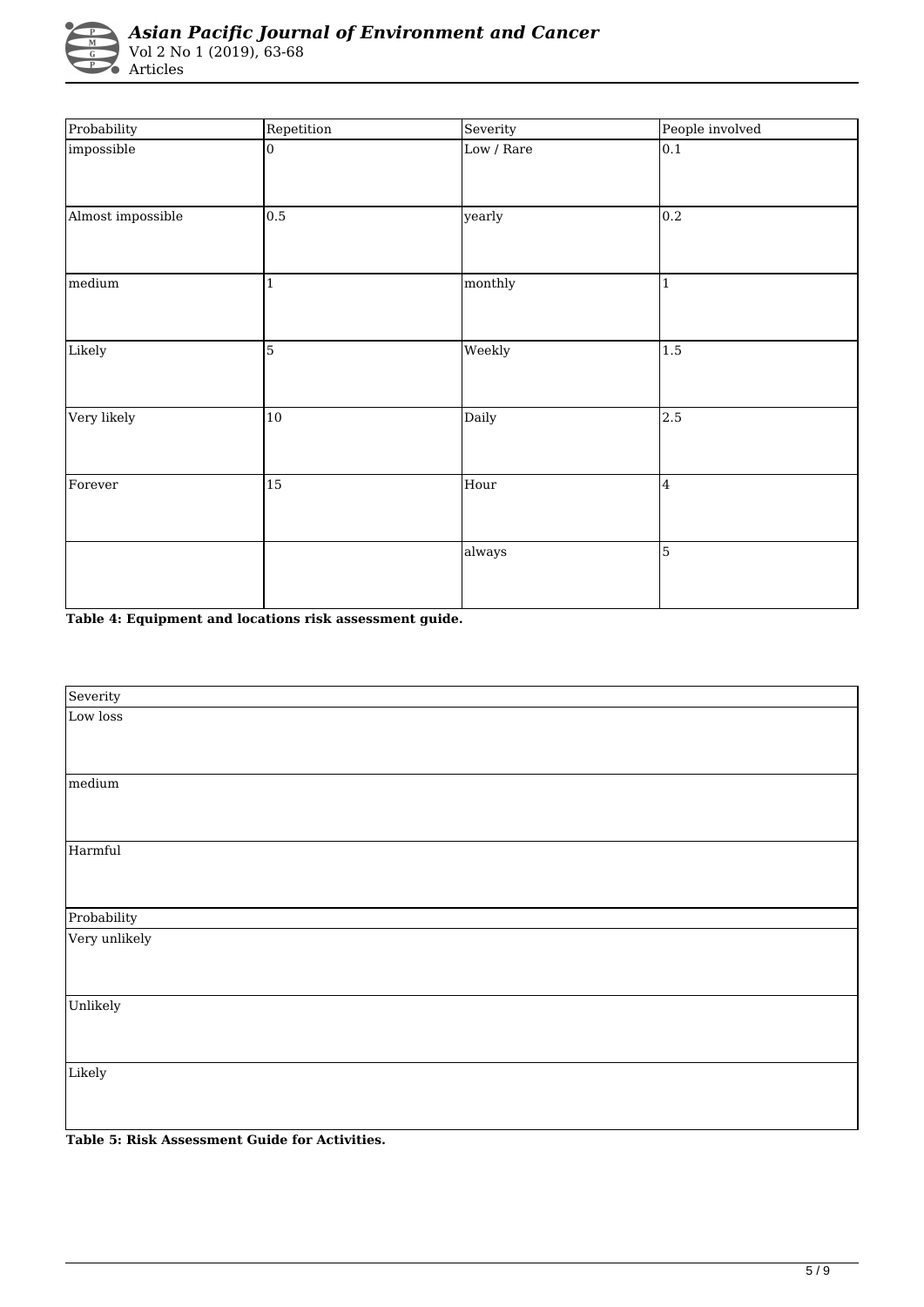The calculated RPN numbers were calculated according to Table 6.

| <b>I</b> Risk | Minor<br>$\cdot$ $\sim$<br>linsignificant | very little | Low  | Imedium | Much   | very much | Infinitely<br>lmany |
|---------------|-------------------------------------------|-------------|------|---------|--------|-----------|---------------------|
| <b>IRPN</b>   | $0 - 1$                                   | -<br>ن- 1   | 5-10 | 10-50   | 50-100 | 100-500   | 500-1000            |

**Table 6: Calculates the RPN.** 

The control measures required to prevent accidents and illnesses caused by hazardous workplace environments were determined and implemented according to Table 7 according to the type of risk and risk level (figure 1) (figure 2).

| <b>Risk</b> | Minor /<br>linsianificant | lverv little        | Low.                   | Imedium               | Much                 | very much           | Infinitelv<br>lmany |
|-------------|---------------------------|---------------------|------------------------|-----------------------|----------------------|---------------------|---------------------|
| Time to do  | Acceptable                | Less than a<br>vear | Less than 3<br>Imonths | lLess than a<br>month | lLess than a<br>week | Less than a<br>lday | <b>Ouickly</b>      |

**Table 7: Risk Level Classification.** 

**Figure 1: Frequency distribution of identified risks in different halls.** 

**Figure 2: Number of corrective actions taken.** 

### **Discussion**

In this study, 166 hazards were identified, and through follow-up and collaboration with senior management of the organization from 38 hazards of liquid production hall, 22 hazards of corrective actions (57.89%), from 46 hazards of solids production hall, 37 corrective actions (80.43%), from 33 hazards product warehouse, 28 corrective actions (84.84%), from 30 hazards of raw materials warehouses 21 corrective actions (70%), from 19 hazards of flammable materials 10 corrective actions (52.63%) were performed. The levels of risks obtained are presented in Charts 1 and 2, respectively.

The outputs from the risk assessment carried out are as follows:

a. Control measures needed to prevent accidents and illnesses caused by workplace harmful factors.

b. Develop working guidelines to increase employee awareness.

c. Reduce staff exposure to hazardous factors in the workplace by defining workflow.

d. Define the hours of work and overtime in different parts, especially the difficult parts.

e. Safety training for managers, bosses, supervisors and workers to improve work performance and identify and understand workplace hazards.

f. Preparation of HSE Action Map for control measures.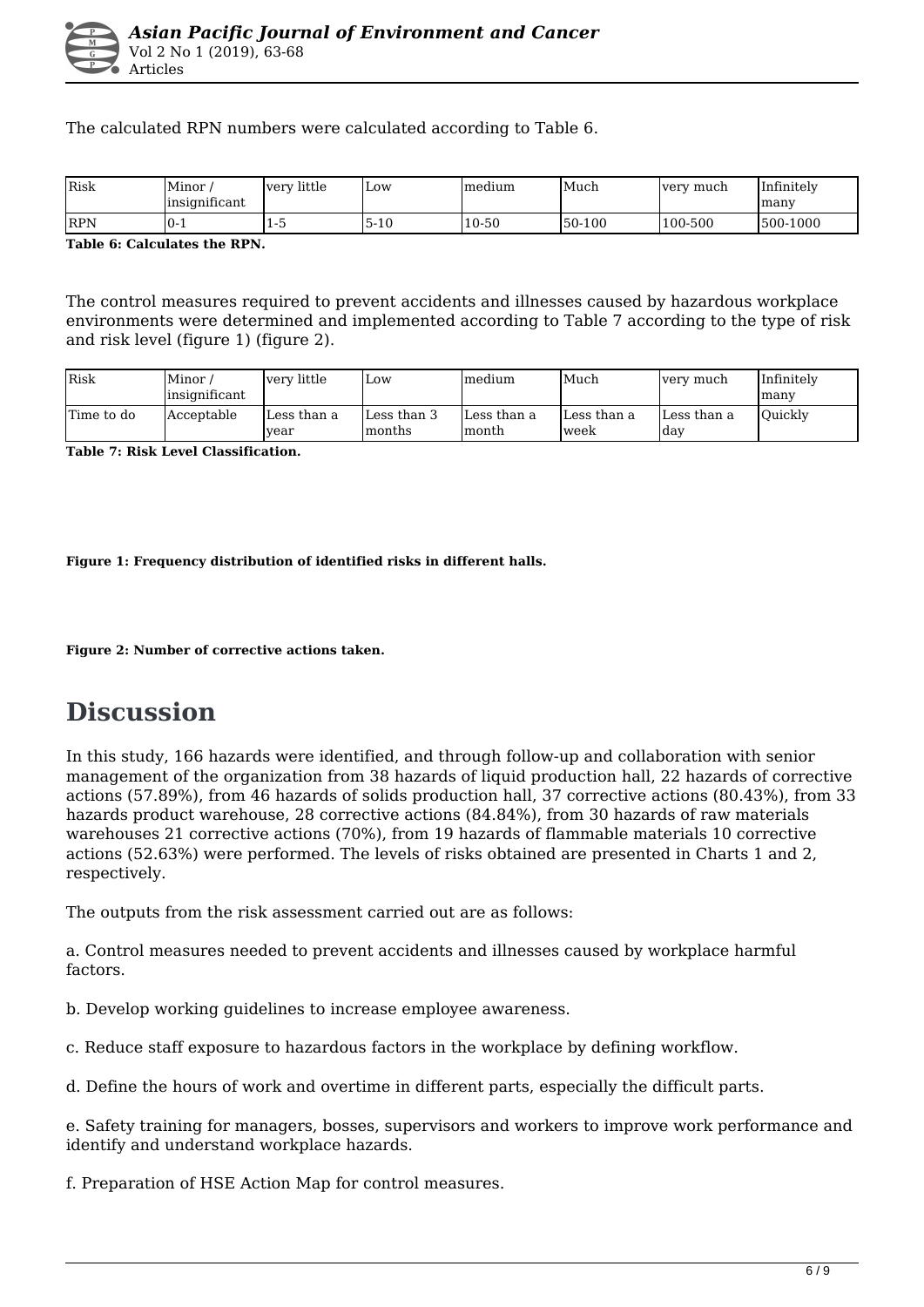g. Preparation of guidelines and regulations for allocating the number and types of personal protective equipment to the personnel of the target units.

h. Developing safety and hygiene and information discipline rules and regulations at the organization level for implementation by all staff.

Due to the combination of the JSA and FMEA risk assessment methods and the basic characteristic of the JSA method that provides detailed job analysis that identifies and assesses work hazards as a result of the staffing process [43].Then, with FMEA method and RPN risk priority calculation, risk assessment was more accurate. Comparison of the risk level results showed that the major risk in the studied units was related to the dangers of inadequate cabling and placement of people in these work situations, which is consistent with similar studies [44]. The results of this study showed that educating workers will greatly reduce risk and is consistent with similar studies [38, 45, 46].The simultaneous use of training and work instructions, which is one of the outcomes and outputs of the Risk Assessment Operational Program (b, e and g), is one of the most important ways of controlling and reducing risks and enhancing staff safety knowledge and is consistent with similar studies [47-52].

## **References**

### **References**

- 1. Jozi S, Atabi F, Honarmand H. Management of the Health, Safety and Environmental Risks of the Shomal Cement Factory using the William Fine Technique. *Environmental Research.* 2014; 5(10):23-34.
- 2. Yari Saeed, Asadi Ayda Fallah, Varmazyar Sakineh. Assessment of Semi-Quantitative Health Risks of Exposure to Harmful Chemical Agents in the Context of Carcinogenesis in the Latex Glove Manufacturing Industry. *Asian Pacific Journal of Cancer Prevention.* 2016;  $17$ (sup $3)$ [DOI](https://doi.org/10.7314/apjcp.2016.17.s3.205)
- 3. Yari S. Assessment of potential risk by the failure mode and effects analysis in an air conditioning equipment manufacturing company. *Journal of Safety Promotion and Injury Prevention.* 2017; 5(2)
- 4. Nivolianitou Z.. Risk analysis and risk management: a European insight. *Law, Probability and Risk.* 2002; 1(2[\)DOI](https://doi.org/10.1093/lpr/1.2.161)
- 5. Kim Eun-A, Kang Seong-Kyu. Historical review of the List of Occupational Diseases recommended by the International Labour organization (ILO). *Annals of Occupational and Environmental Medicine.* 2013; 25(1)[DOI](https://doi.org/10.1186/2052-4374-25-14)
- 6. Ericson CA. Hazard analysis techniques for system safety: John Wiley & amp; Sons; 2015.
- 7. Kouhnavard B, Aghanasab M, SAFAEI R, FAZLI Z. RiskIdentification and Assessment, UsingJob Safety Analysis, in anAffiliated AgencytoIran KhodroCompany, 2014. 2015.
- 8. Shahraki A, Moradi M. Risk evaluation in the workplace using fuzzy multi-criteria model. *Iran Occupational Health.* 2013; 10(4):43-54.
- 9. Rothstein MA. Occupational safety and health law: West Group; 1990.
- 10. Rozenfeld Ophir, Sacks Rafael, Rosenfeld Yehiel, Baum Hadassa. Construction Job Safety Analysis. Safety Science. 2010; 48(4[\)DOI](https://doi.org/10.1016/j.ssci.2009.12.017)
- 11. mohammad fam I. Safety techniques job safety analysis: fanavaran 2006..
- 12. Sayyadi Tooranloo Hossein, Ayatollah Arezoo sadat. A model for failure mode and effects analysis based on intuitionistic fuzzy approach. *Applied Soft Computing.* 2016; 49[DOI](https://doi.org/10.1016/j.asoc.2016.07.047)
- 13. Chai Kok Chin, Jong Chian Haur, Tay Kai Meng, Lim Chee Peng. A perceptual computingbased method to prioritize failure modes in failure mode and effect analysis and its application to edible bird nest farming. *Applied Soft Computing.* 2016; 4[9DOI](https://doi.org/10.1016/j.asoc.2016.08.043)
- 14. Wang Weizhong, Liu Xinwang, Qin Yong, Fu Yong. A risk evaluation and prioritization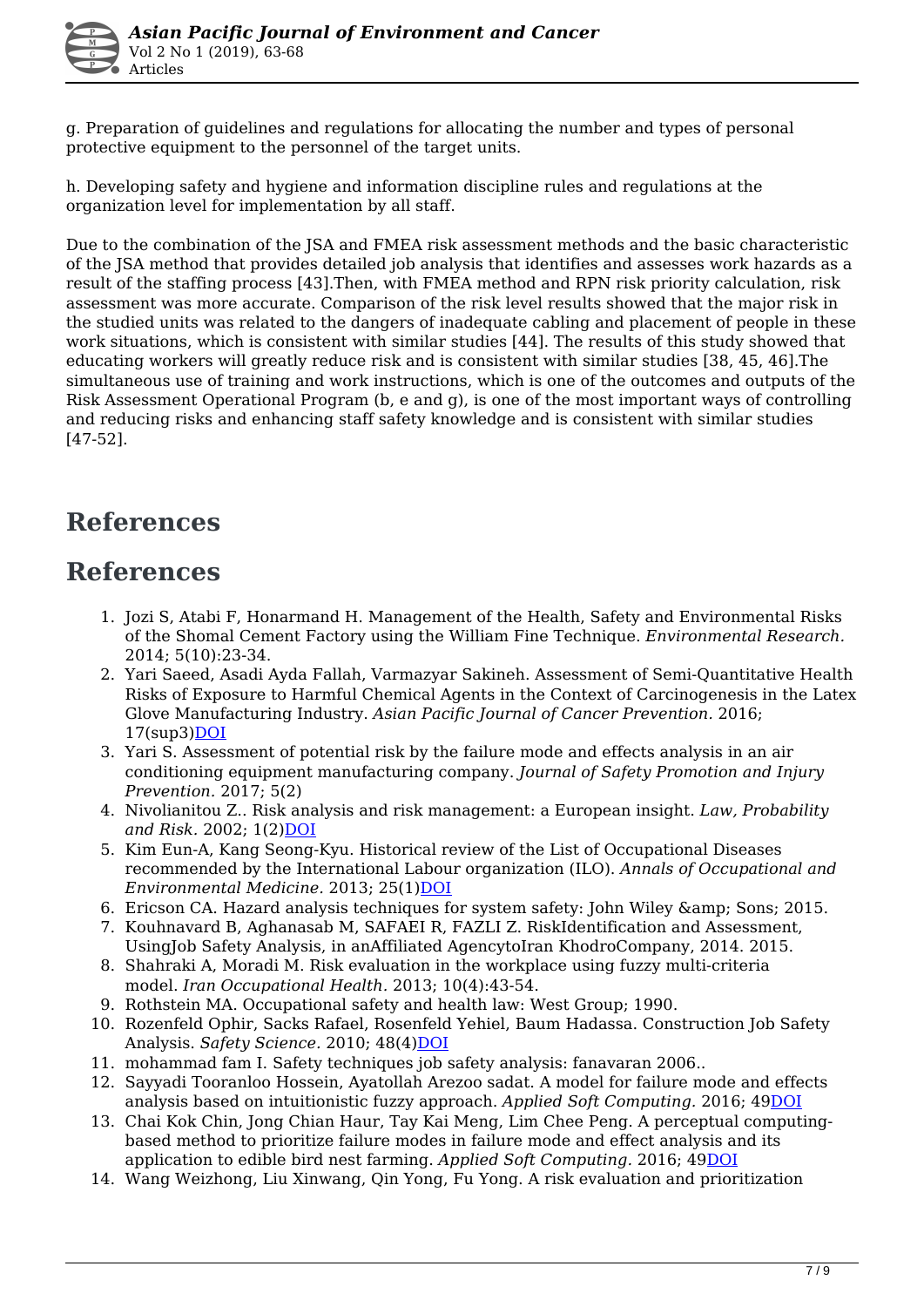method for FMEA with prospect theory and Choquet integral. *Safety Science.* 2018; 11[0DOI](https://doi.org/10.1016/j.ssci.2018.08.009)

- 15. Liu H-C, Li Z, Song W, Su Q. Failure mode and effect analysis using cloud model theory and PROMETHEE method. *IEEE Transactions on Reliability.* 2017; 66(4):1058-1072.
- 16. Certa Antonella, Hopps Fabrizio, Inghilleri Roberta, La Fata Concetta Manuela. A Dempster-Shafer Theory-based approach to the Failure Mode, Effects and Criticality Analysis (FMECA) under epistemic uncertainty: application to the propulsion system of a fishing vessel. *Reliability Engineering & System Safety.* 2017; 15[9DOI](https://doi.org/10.1016/j.ress.2016.10.018)
- 17. Tsai Sang-Bing, Yu Jian, Ma Li, Luo Feng, Zhou Jie, Chen Quan, Xu Lei. A study on solving the production process problems of the photovoltaic cell industry. *Renewable and Sustainable Energy Reviews.* 2018; 8[2DOI](https://doi.org/10.1016/j.rser.2017.10.105)
- 18. Deng Yongliang, Li Qiming, Lu Ying. A research on subway physical vulnerability based on network theory and FMECA. *Safety Science.* 2015; 8[0DOI](https://doi.org/10.1016/j.ssci.2015.07.019)
- 19. Mohsen Omidvar, Fereshteh Nirumand. An extended VIKOR method based on entropy measure for the failure modes risk assessment – A case study of the geothermal power plant (GPP). *Safety Science.* 2017; 9[2DOI](https://doi.org/10.1016/j.ssci.2016.10.006)
- 20. Normohammadi Mohammad, Kakooei Hossein, Omidi Leila, Yari Saeed, Alimi Rasul. Risk Assessment of Exposure to Silica Dust in Building Demolition Sites. *Safety and Health at Work.* 2016; 7(3)[DOI](https://doi.org/10.1016/j.shaw.2015.12.006)
- 21. Mikulak RJ, McDermott R, Beauregard M. The basics of FMEA: Productivity Press; 2008.
- 22. ARP S. Recommended Failure Modes and Effects Analysis (FMEA) Practices for Non-Automobile Applications. *Warrendale: Society of Automotive Engineers.* 2001.
- 23. Mode PF. Effects analysis in design (design FMEA) and potential failure mode and effects analysis in manufacturing and assembly processes (process fmea) reference manual. *Society of Automotive Engineers, Surface Vehicle Recommended Practice J.* 2002;1739.
- 24. Liu Hu-Chen, Liu Long, Liu Nan, Mao Ling-Xiang. Risk evaluation in failure mode and effects analysis with extended VIKOR method under fuzzy environment. *Expert Systems* with Applications. 2012; 39(17[\)DOI](https://doi.org/10.1016/j.eswa.2012.05.031)
- 25. Chang Kuei-Hu, Chang Yung-Chia, Tsai I-Tien. Enhancing FMEA assessment by integrating grey relational analysis and the decision making trial and evaluation laboratory approach. *Engineering Failure Analysis.* 2013; 31[DOI](https://doi.org/10.1016/j.engfailanal.2013.02.020)
- 26. Zhang Zaifang, Chu Xuening. Risk prioritization in failure mode and effects analysis under uncertainty. Expert Systems with Applications. 2011; 38(1)[DOI](https://doi.org/10.1016/j.eswa.2010.06.046)
- 27. Liu Hu-Chen, Liu Long, Liu Nan. Risk evaluation approaches in failure mode and effects analysis: A literature review. *Expert Systems with Applications.* 2013; 40(2) DOI
- 28. Yang Zaili, Wang Jin. Use of fuzzy risk assessment in FMEA of offshore engineering systems. *Ocean Engineering.* 2015; 9[5DOI](https://doi.org/10.1016/j.oceaneng.2014.11.037)
- 29. Liu Hu-Chen, You Jian-Xin, Shan Meng-Meng, Shao Lu-Ning. Failure mode and effects analysis using intuitionistic fuzzy hybrid TOPSIS approach. Soft Computing. 2014; 19(4)[DOI](https://doi.org/10.1007/s00500-014-1321-x)
- 30. Chang Kuei-Hu. Generalized multi-attribute failure mode analysis. *Neurocomputing.* 2016; 175[DOI](https://doi.org/10.1016/j.neucom.2015.10.039)
- 31. Wang Z, Gao J-M, Wang R-X, Chen K, Gao Z-Y, Zheng W. Failure mode and effects analysis by using the house of reliability-based rough VIKOR approach. *IEEE Transactions on Reliability.* 2017; 67(1):230-248.
- 32. Safari H, Faraji Z, Majidian S. Identifying and evaluating enterprise architecture risks using FMEA and fuzzy VIKOR. *Journal of Intelligent Manufacturing.* 2016; 27(2):475-486.
- 33. Fattahi Reza, Khalilzadeh Mohammad. Risk evaluation using a novel hybrid method based on FMEA, extended MULTIMOORA, and AHP methods under fuzzy environment. *Safety Science.* 2018; 102[DOI](https://doi.org/10.1016/j.ssci.2017.10.018)
- 34. Health GB, Executive S. The tolerability of risk from nuclear power stations: HMSO; 1992.
- 35. Roughton J, Crutchfield N. Job hazard analysis: A guide for voluntary compliance and beyond: Butterworth-Heinemann; 2011.
- 36. Luxhoj JT. Probabilistic causal analysis for system safety risk assessments in commercial air transport. 2003.
- 37. Yari S, Saeidabadi H. Simulation the Probability of Liberalizing Chlorin Gas from Urban Water Chlorination System in Alborz: With the Cancer Approach.2019.